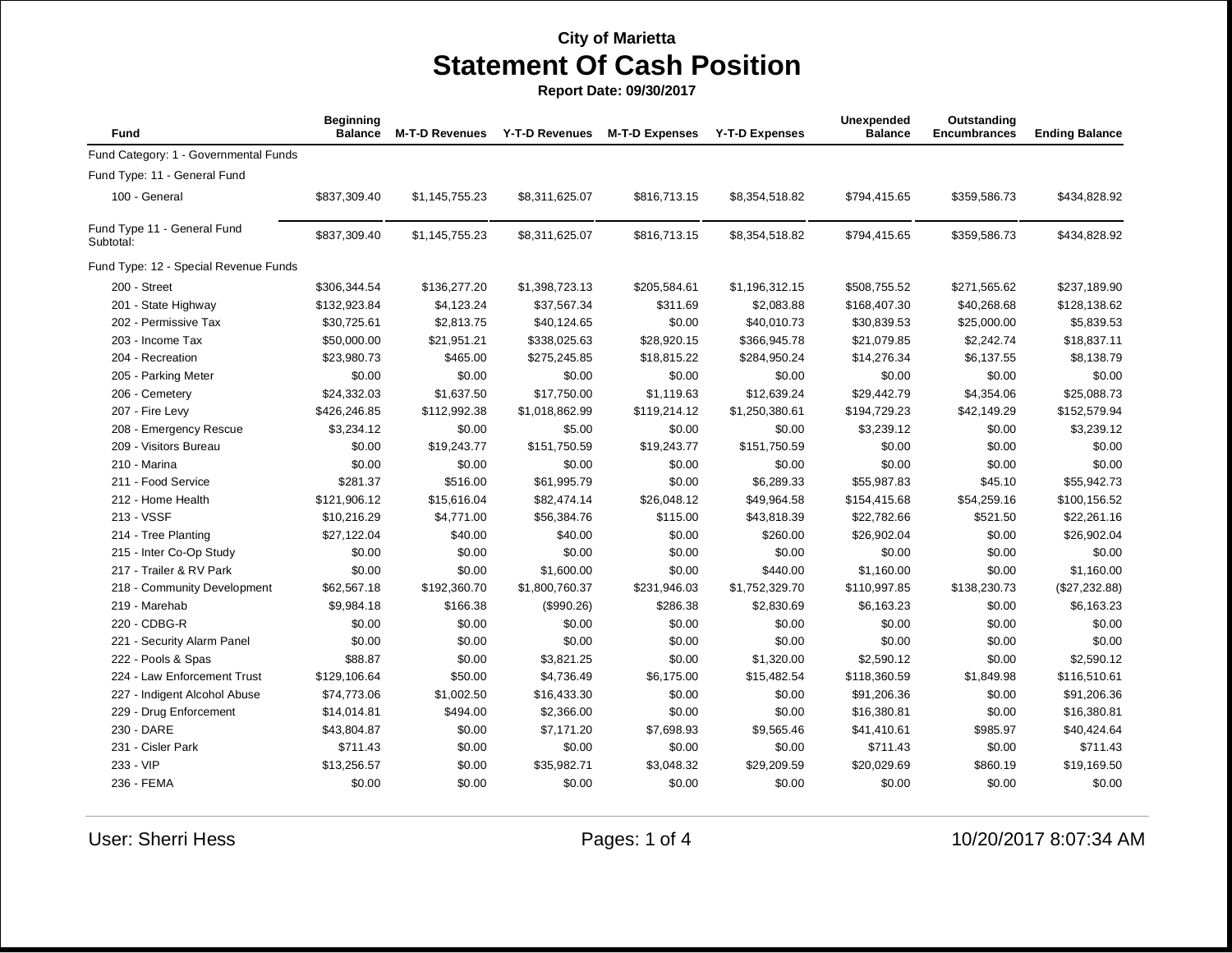**Report Date: 09/30/2017**

| <b>Fund</b>                                       | Beginning<br><b>Balance</b> | <b>M-T-D Revenues</b> | <b>Y-T-D Revenues</b> | <b>M-T-D Expenses</b> | <b>Y-T-D Expenses</b> | <b>Unexpended</b><br><b>Balance</b> | Outstanding<br><b>Encumbrances</b> | <b>Ending Balance</b> |
|---------------------------------------------------|-----------------------------|-----------------------|-----------------------|-----------------------|-----------------------|-------------------------------------|------------------------------------|-----------------------|
| 239 - Court Computer                              | \$105,927.88                | \$5,135.05            | \$65,326.32           | \$259.90              | \$39,010.14           | \$132,244.06                        | \$6,368.10                         | \$125,875.96          |
| 240 - Court Capital                               | \$285,702.77                | \$18,381.52           | \$167,092.09          | \$5,844.48            | \$44,107.20           | \$408,687.66                        | \$752.44                           | \$407,935.22          |
| 241 - Utility Line Relocation                     | \$7,571.24                  | \$0.00                | \$0.00                | \$0.00                | \$0.00                | \$7,571.24                          | \$0.00                             | \$7,571.24            |
| 243 - Domestic Violence                           | \$18,720.35                 | \$0.00                | \$34,660.89           | \$4,182.99            | \$38,427.79           | \$14,953.45                         | \$0.00                             | \$14,953.45           |
| 246 - Traffic Signals                             | \$0.00                      | \$0.00                | \$0.00                | \$0.00                | \$0.00                | \$0.00                              | \$0.00                             | \$0.00                |
| 249 - Community Corrections                       | \$466.20                    | \$0.00                | \$159,432.75          | \$19,201.28           | \$179,100.23          | (\$19,201.28)                       | \$0.00                             | (\$19,201.28)         |
| 250 - Marietta Harbor                             | \$737.95                    | \$0.00                | \$0.00                | \$0.00                | \$0.00                | \$737.95                            | \$0.00                             | \$737.95              |
| 256 - Lazy River                                  | \$0.00                      | \$0.00                | \$0.00                | \$0.00                | \$0.00                | \$0.00                              | \$0.00                             | \$0.00                |
| 257 - Gutberlet Armory                            | \$0.00                      | \$0.00                | \$0.00                | \$0.00                | \$0.00                | \$0.00                              | \$0.00                             | \$0.00                |
| 258 - Police Training                             | \$12,204.89                 | \$0.00                | \$0.00                | \$0.00                | \$0.00                | \$12,204.89                         | \$0.00                             | \$12,204.89           |
| 259 - Home Sewage                                 | \$0.00                      | \$0.00                | \$0.00                | \$0.00                | \$0.00                | \$0.00                              | \$0.00                             | \$0.00                |
| 260 - Utility Conservation                        | \$14,254.10                 | \$0.00                | \$0.00                | \$0.00                | \$4,372.00            | \$9,882.10                          | \$0.00                             | \$9,882.10            |
| 261 - Employee Payroll<br>Reserve                 | \$0.00                      | \$0.00                | \$0.00                | \$0.00                | \$0.00                | \$0.00                              | \$0.00                             | \$0.00                |
| 262 - Local Indigent Drivers                      | \$36,823.97                 | \$1,486.54            | \$9,881.79            | \$0.00                | \$1,022.06            | \$45,683.70                         | \$0.00                             | \$45,683.70           |
| 263 - Recovery-JAG                                | \$0.00                      | \$0.00                | \$0.00                | \$0.00                | \$0.00                | \$0.00                              | \$0.00                             | \$0.00                |
| 264 - Neighborhood<br>Stabilization               | \$0.00                      | \$0.00                | \$0.00                | \$0.00                | \$0.00                | \$0.00                              | \$0.00                             | \$0.00                |
| 265 - Court Security Fund                         | \$1,920.00                  | \$1,159.00            | \$9,315.00            | \$0.00                | \$0.00                | \$11,235.00                         | \$0.00                             | \$11,235.00           |
| 266 - Court Probation Services                    | \$59,518.42                 | \$13,546.50           | \$129,175.14          | \$12,335.72           | \$104,466.27          | \$84,227.29                         | \$3,172.50                         | \$81,054.79           |
| 267 - Court Prob Impr &<br>Incentive              | \$87,199.12                 | \$0.00                | \$102,801.38          | \$6,111.06            | \$78,263.14           | \$111,737.36                        | \$10,077.50                        | \$101,659.86          |
| 268 - Integrated Case Mgt<br>Fund                 | \$0.00                      | \$0.00                | \$0.00                | \$0.00                | \$0.00                | \$0.00                              | \$0.00                             | \$0.00                |
| 269 - Parking Lot Fund                            | \$119,658.37                | \$16,782.88           | \$68,150.13           | \$14,118.63           | \$25,133.42           | \$162,675.08                        | \$0.00                             | \$162,675.08          |
| 270 - Mtta Comm Center at<br>The Armory           | \$0.01                      | \$560.00              | \$25,030.92           | \$987.84              | \$20,077.80           | \$4,953.13                          | \$64,022.11                        | (\$59,068.98)         |
| Fund Type 12 - Special Revenue<br>Funds Subtotal: | \$2,256,326.42              | \$571,572.16          | \$6,121,697.34        | \$731,568.87          | \$5,750,563.55        | \$2,627,460.21                      | \$672,863.22                       | \$1,954,596.99        |
| Fund Type: 13 - Debt Service Funds                |                             |                       |                       |                       |                       |                                     |                                    |                       |
| 300 - Bond & Note                                 | \$33,181.48                 | \$14,619.00           | \$84,670.05           | \$0.00                | \$41,679.00           | \$76,172.53                         | \$195,679.00                       | (\$119,506.47)        |
| Fund Type 13 - Debt Service Funds<br>Subtotal:    | \$33,181.48                 | \$14,619.00           | \$84,670.05           | \$0.00                | \$41,679.00           | \$76,172.53                         | \$195,679.00                       | (\$119,506.47)        |
| Fund Type: 14 - Capitol Project Funds             |                             |                       |                       |                       |                       |                                     |                                    |                       |
| 400 - Capital Improvement                         | \$1,430,575.88              | \$41,759.10           | \$4,397,675.10        | \$18,057.75           | \$4,778,867.67        | \$1,049,383.31                      | \$24,632.07                        | \$1,024,751.24        |
| 406 - Water Construction                          | \$0.00                      | \$0.00                | \$0.00                | \$0.00                | \$0.00                | \$0.00                              | \$0.00                             | \$0.00                |

User: Sherri Hess Pages: 2 of 4 10/20/2017 8:07:34 AM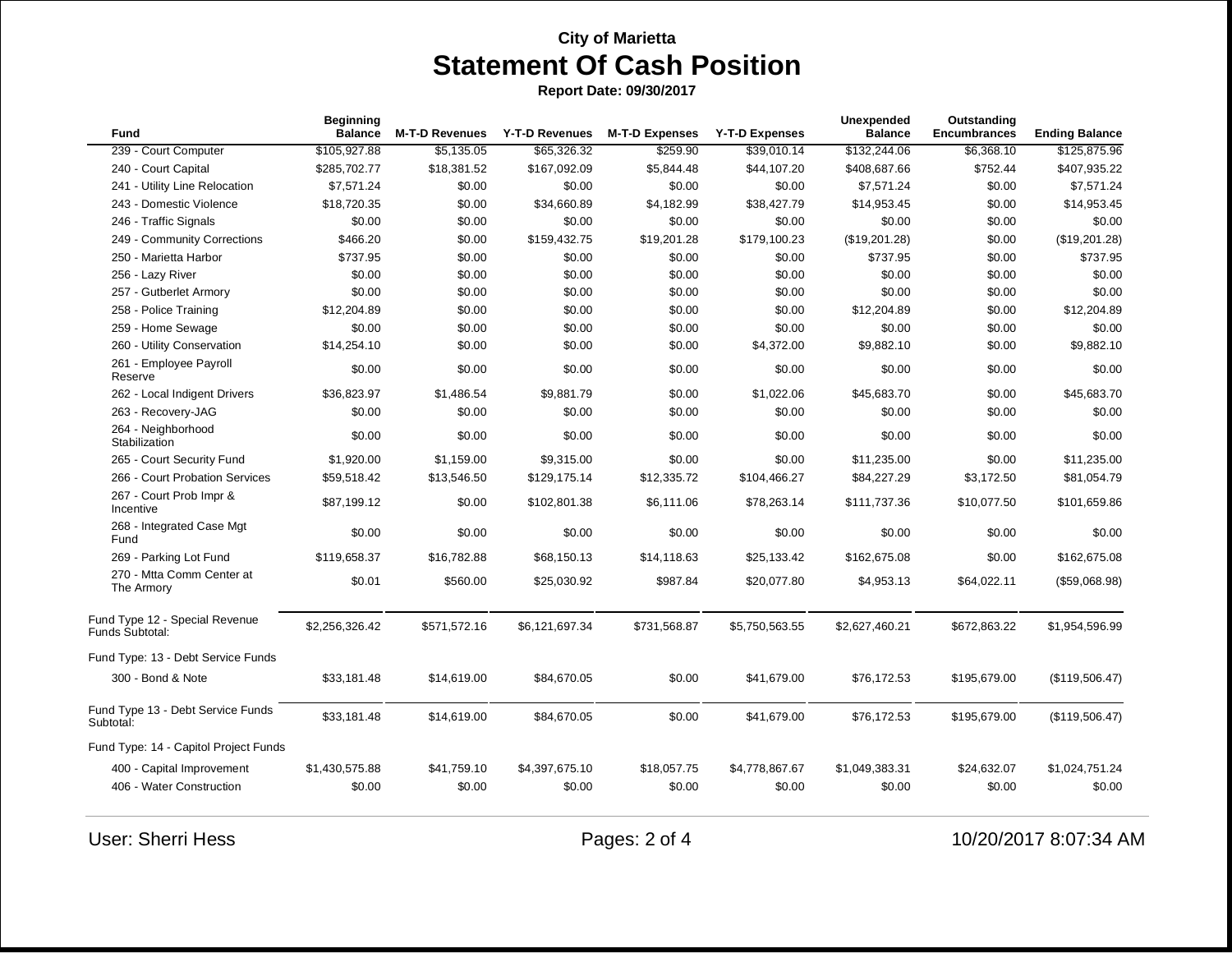**Report Date: 09/30/2017**

| Fund                                                      | <b>Beginning</b><br><b>Balance</b> | <b>M-T-D Revenues</b> | <b>Y-T-D Revenues</b> | <b>M-T-D Expenses</b> | <b>Y-T-D Expenses</b> | <b>Unexpended</b><br><b>Balance</b> | Outstanding<br><b>Encumbrances</b> | <b>Ending Balance</b> |
|-----------------------------------------------------------|------------------------------------|-----------------------|-----------------------|-----------------------|-----------------------|-------------------------------------|------------------------------------|-----------------------|
| 410 - Bike Path                                           | \$0.00                             | \$0.00                | \$0.00                | \$0.00                | \$0.00                | \$0.00                              | \$0.00                             | \$0.00                |
| 415 - Access Road                                         | \$3,639.00                         | \$0.00                | \$0.00                | \$0.00                | \$0.00                | \$3,639.00                          | \$0.00                             | \$3,639.00            |
| 416 - St Rt 7 TIF                                         | \$0.00                             | \$0.00                | \$0.00                | \$0.00                | \$0.00                | \$0.00                              | \$0.00                             | \$0.00                |
| 418 - WW Facilities Up-Grade                              | \$98,312.74                        | \$74,938.81           | \$633,986.48          | \$113,480.07          | \$550,074.57          | \$182,224.65                        | \$299,321.57                       | (\$117,096.92)        |
| 419 - Aquatic Center                                      | \$0.00                             | \$0.00                | \$0.00                | \$0.00                | \$0.00                | \$0.00                              | \$0.00                             | \$0.00                |
| 420 - Armory Community<br>Foundation                      | \$15,149.84                        | \$0.00                | \$368,118.48          | \$0.00                | \$383,268.32          | \$0.00                              | \$254.30                           | $(\$254.30)$          |
| 421 - 1st Colony TIF                                      | \$0.00                             | \$58,507.43           | \$117,014.86          | \$58,507.43           | \$117,014.86          | \$0.00                              | \$0.00                             | \$0.00                |
| Fund Type 14 - Capitol Project<br>Funds Subtotal:         | \$1,547,677.46                     | \$175,205.34          | \$5,516,794.92        | \$190,045.25          | \$5,829,225.42        | \$1,235,246.96                      | \$324,207.94                       | \$911,039.02          |
| Fund Category 1 - Governmental<br>Funds Subtotal:         | \$4,674,494.76                     | \$1,907,151.73        | \$20,034,787.38       | \$1,738,327.27        | \$19,975,986.79       | \$4,733,295.35                      | \$1,552,336.89                     | \$3,180,958.46        |
| Fund Category: 2 - Proprietary Funds                      |                                    |                       |                       |                       |                       |                                     |                                    |                       |
| Fund Type: 21 - Enterprise Funds                          |                                    |                       |                       |                       |                       |                                     |                                    |                       |
| 500 - Water                                               | \$2,784,352.65                     | \$418,804.37          | \$7,590,288.91        | \$227,293.51          | \$7,491,936.76        | \$2,882,704.80                      | \$1,023,896.12                     | \$1,858,808.68        |
| 501 - Sewer                                               | \$3,913,664.38                     | \$412,757.05          | \$4,331,835.52        | \$261,533.52          | \$3,802,177.62        | \$4,443,322.28                      | \$983,574.68                       | \$3,459,747.60        |
| 502 - Water Deposit Guarantee                             | \$108,979.88                       | \$0.00                | \$0.00                | \$0.00                | \$0.00                | \$108,979.88                        | \$0.00                             | \$108,979.88          |
| 503 - Sanitary Sewer Surplus                              | \$0.00                             | \$0.00                | \$0.00                | \$0.00                | \$0.00                | \$0.00                              | \$0.00                             | \$0.00                |
| 504 - Sewer Replacement                                   | \$715,714.28                       | \$0.00                | \$0.00                | \$0.00                | \$0.00                | \$715,714.28                        | \$0.00                             | \$715,714.28          |
| 505 - Water Replacement                                   | \$250,000.00                       | \$0.00                | \$0.00                | \$0.00                | \$0.00                | \$250,000.00                        | \$0.00                             | \$250,000.00          |
| 506 - Utility Reserve                                     | \$0.00                             | \$0.00                | \$0.00                | \$0.00                | \$0.00                | \$0.00                              | \$0.00                             | \$0.00                |
| Fund Type 21 - Enterprise Funds<br>Subtotal:              | \$7,772,711.19                     | \$831,561.42          | \$11,922,124.43       | \$488,827.03          | \$11,294,114.38       | \$8,400,721.24                      | \$2,007,470.80                     | \$6,393,250.44        |
| Fund Category 2 - Proprietary<br>Funds Subtotal:          | \$7,772,711.19                     | \$831,561.42          | \$11,922,124.43       | \$488,827.03          | \$11,294,114.38       | \$8,400,721.24                      | \$2,007,470.80                     | \$6,393,250.44        |
| Fund Category: 3 - Fiduciary Funds                        |                                    |                       |                       |                       |                       |                                     |                                    |                       |
| Fund Type: 32 - Investment Trust Funds                    |                                    |                       |                       |                       |                       |                                     |                                    |                       |
| 750 - Cemetery Trust                                      | \$153,854.37                       | \$362.50              | \$5,120.17            | \$0.00                | \$0.00                | \$158,974.54                        | \$0.00                             | \$158,974.54          |
| Fund Type 32 - Investment Trust<br><b>Funds Subtotal:</b> | \$153,854.37                       | \$362.50              | \$5,120.17            | \$0.00                | \$0.00                | \$158,974.54                        | \$0.00                             | \$158,974.54          |
| Fund Type: 34 - Agency Funds                              |                                    |                       |                       |                       |                       |                                     |                                    |                       |
| 702 - Veterans Memorial                                   | \$911.17                           | \$0.00                | \$0.00                | \$0.00                | \$0.00                | \$911.17                            | \$0.00                             | \$911.17              |